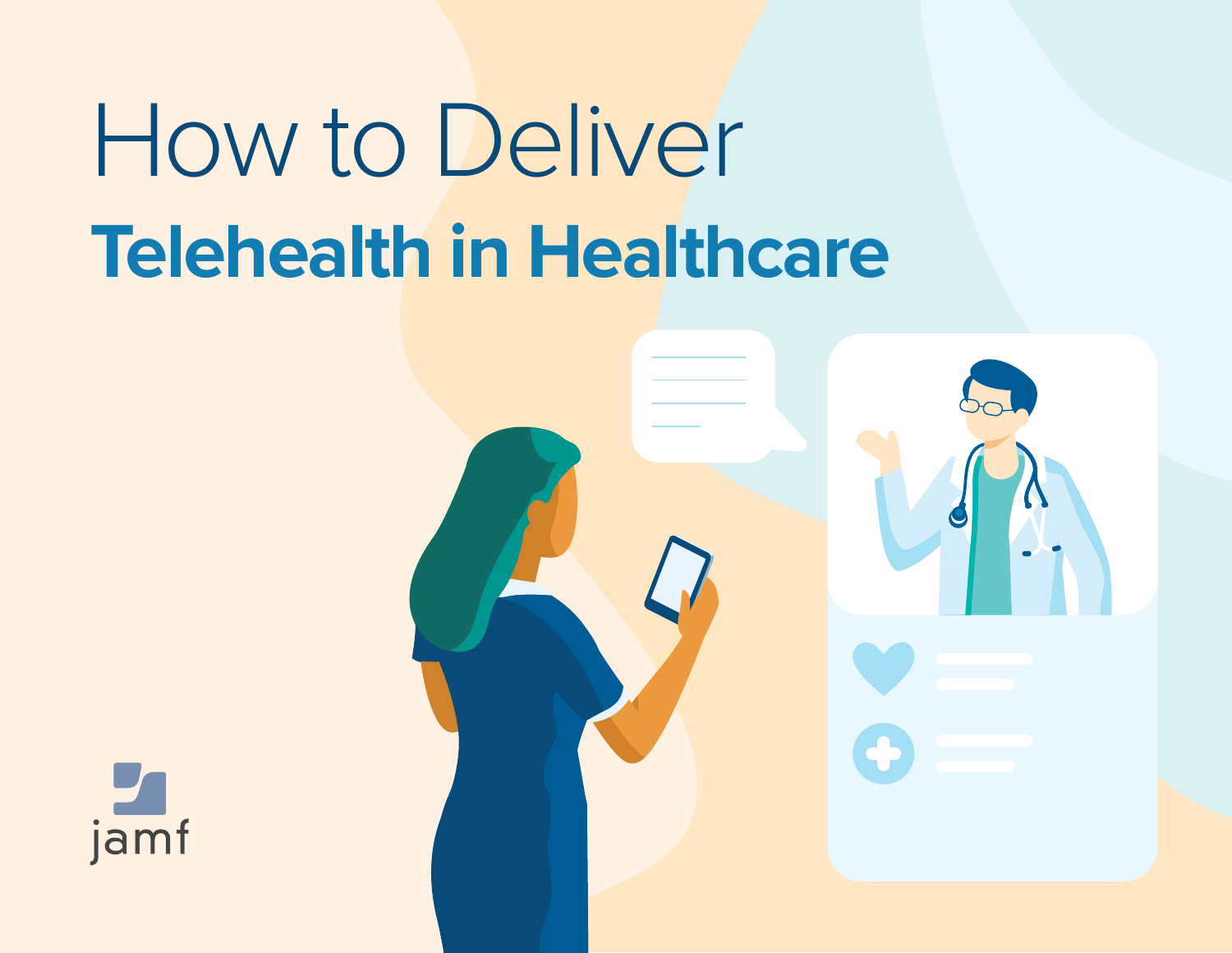### Offer care where, when and how it's needed.

In the wake of the COVID-19 pandemic, clinics, doctors, nurses and patients are searching for new and better ways of delivering and receiving care. This may be in the form of virtual visits between healthcare providers and patients, or without requiring lengthy hospital stays or hospital visits at all.

Telehealth and telemedicine provide a path for healthcare organizations to administer medicine, health recommendations and personalized care from a remote location. This is incredibly beneficial, especially as hospitals are being inundated with patients who may be able to heal at home.

To best keep patients and providers safe, hospitals are looking to pivot from in-patient care to at-home for certain patient populations. And if at-home is not possible, telehealth and telemedicine can be administered on-site, without the doctor, nurse or provider needing to enter a patient's room.

In our e-book, we explain how to facilitate telehealth in the most secure, efficient manner possible by:

- Connecting patients and healthcare providers remotely
- Empowering patients with technology to reduce social isolation
- Enabling secure, yet private remote monitoring at home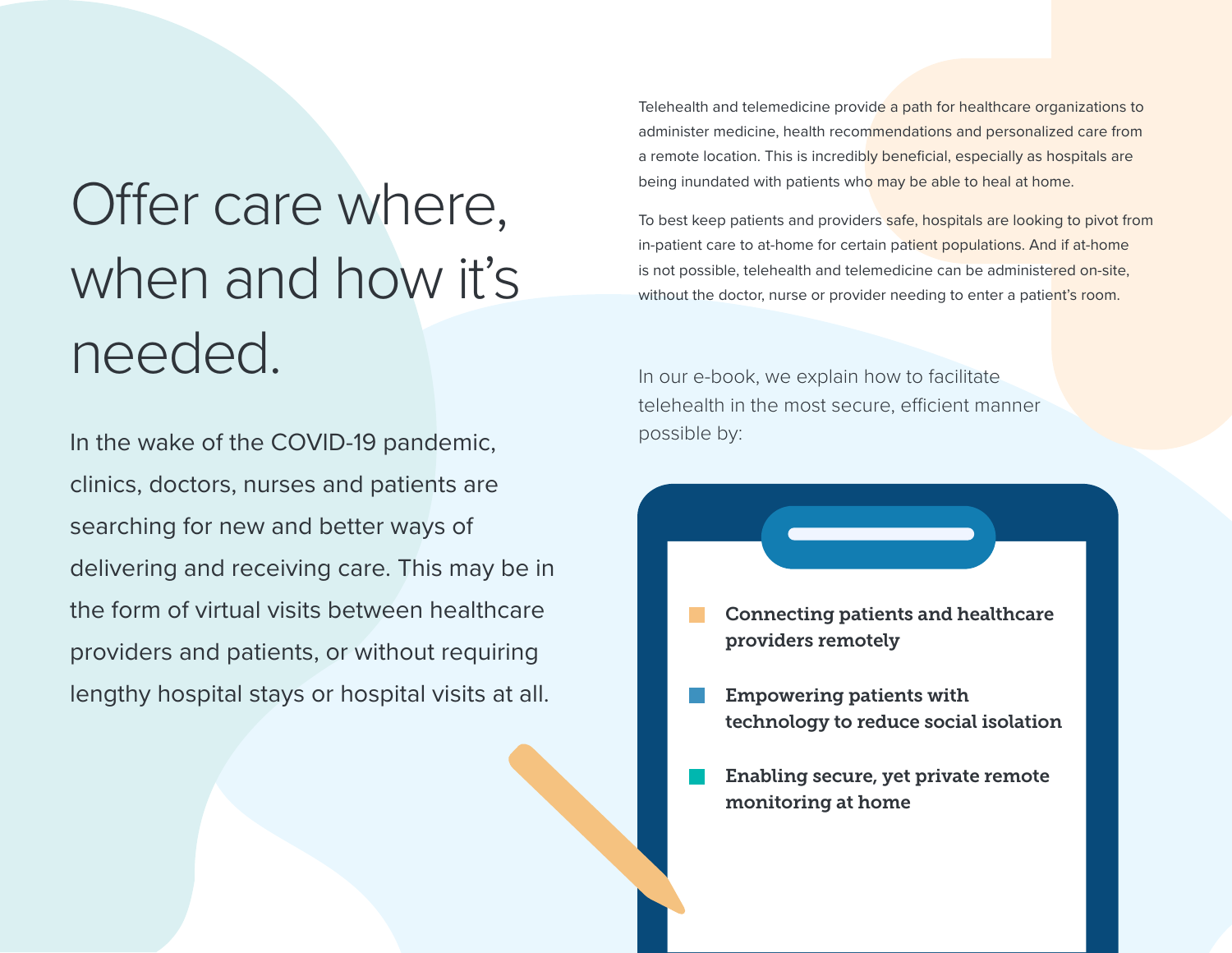## Virtual rounds; which enhances infection control and reduces consumption of UNNECTING Imited personal protective equipment (PPE). patients and healthcare providers/remotely

Now more than ever, healthcare organizations are exploring drastic workflow changes to enhance safety, quality and patient outcomes. One such idea is looking to reduce the number of times a provider needs to physically enter a patient's room in order to reduce potential transmission of a virus.

Rather than multiple sub-specialists independently visiting a patient in an ICU room, there is a way that technology can help providers collaborate through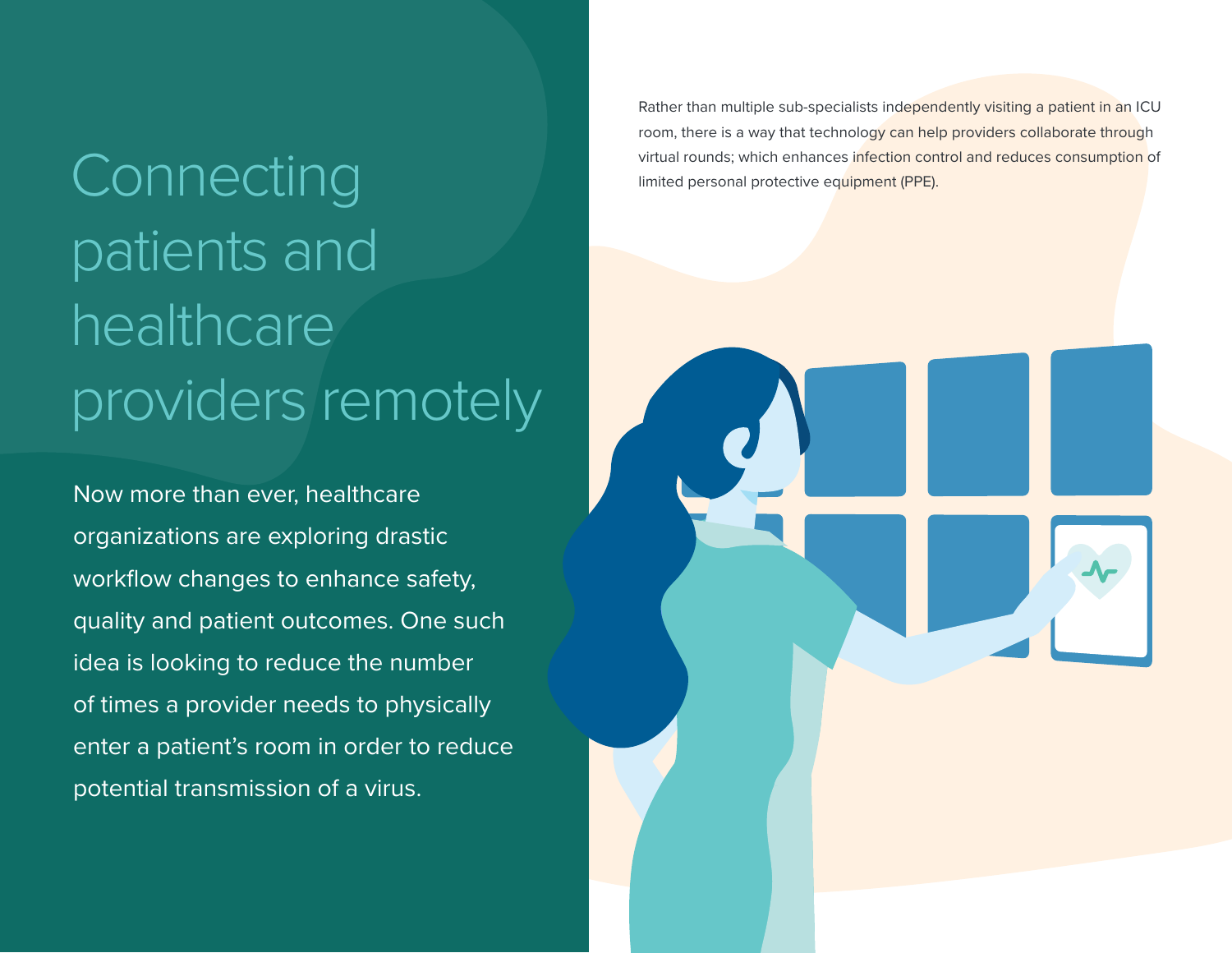### Connecting patients and healthcare providers remotely

### **Allow providers to make video calls to patient rooms**

With Apple devices managed by [Jamf Pro](https://www.jamf.com/products/jamf-pro/), various teleconferencing apps can be configured and deployed to devices in patient rooms. With third-party systems such as Zoom, WebEx, Microsoft Teams and more, providers and care teams can virtually enter the room. This not only reduces the possible transmission of infectious disease, but also limits the amount of PPE that the care team must utilize during the visit.

For a provider, this opens up all types of options. Whether they are working from another location at the hospital, or remotely at their office or home, this technology greatly expands the impact of their entry into a hospital room. One provider in the room (or an awake patient/family member) could facilitate a private conference with other providers, consultants, learners and important hospital staff like registered nurses (RNs), RN managers, respiratory therapists (RTs), pharmacists, dietitians, etc. It could also increase the efficiency of rounding if teams do this in a coordinated way. And if a provider is forced into quarantine themselves, if well enough, they could still participate in delivering care.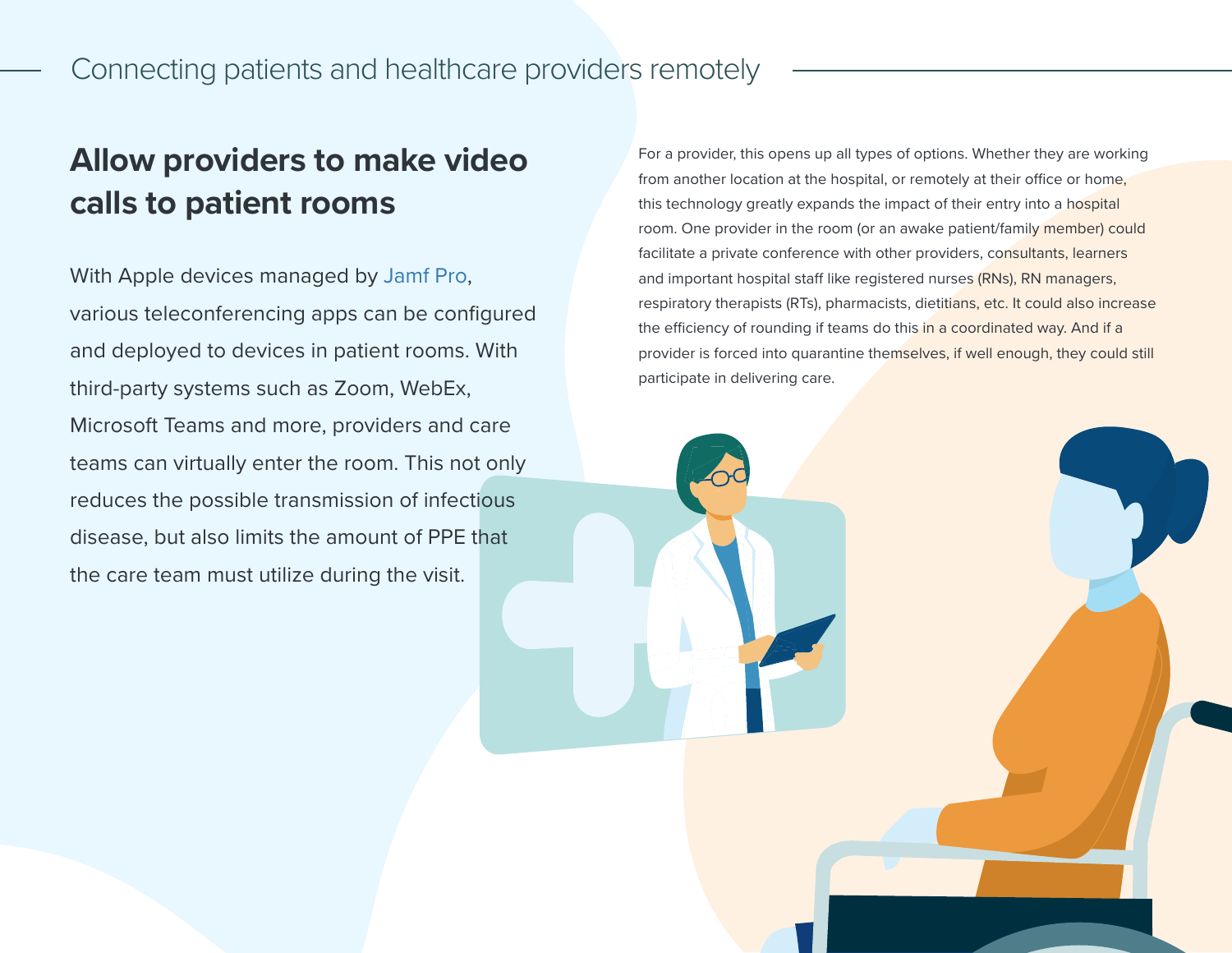### Connecting patients and healthcare providers remotely

Another benefit to physicians is the element of choice. While studies show that a large segment of healthcare workers [choose to use Apple](https://www.jamf.com/resources/e-books/2018-survey-the-impact-of-mobile-devices-on-hospital-patient-satisfaction/) products in their personal life — and can use their personal Mac, iPad, iPhone for care purposes — not everyone will. Luckily, these healthcaregrade teleconferencing solutions have both web and cross-platform native apps available, ensuring an equitable experience for all.

For patients, this experience can take a few different shapes. If the hospital already has [bedside technology](https://www.jamf.com/resources/product-documentation/jamf-pro-for-patient-bedside/) available for their use — like an iPad — these teleconferencing apps can be deployed through Jamf Pro, prominently placed on the dock of the iPad. This makes it very easy for patients to locate the app, even if they are unfamiliar with iPadOS itself. More broadly, having this type of solution in place is better for the patient, as it minimizes the number of times they are asked to repeat the same information (pain level, other symptoms, etc.).

While mobile device management (MDM) cannot control all iOS and iPadOS Accessibility settings today, it is possible to manually configure "auto-answer" mode in some of these apps, where the call could be accepted on the device without interaction from the patient. Other Jamf customers have explored a Mac or other device running as a display and webcam, with another device in the room to act as the "controller" to answer and place calls.

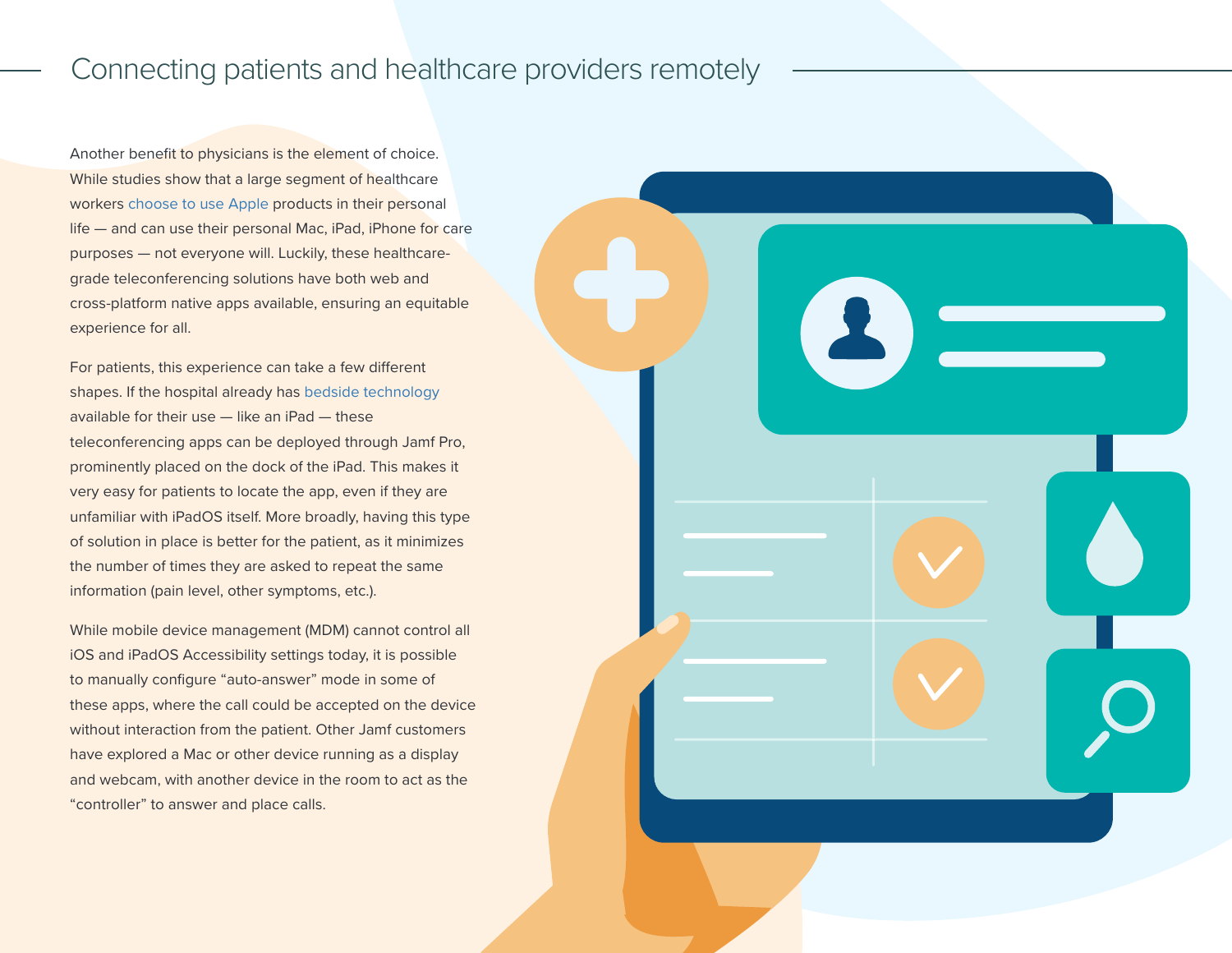Empower patients with technology to reduce social isolation

Hospital visits are inherently stressful for patients, as they may feel isolated and disconnected from their care and loved ones. Lessen their fear by putting technology in their hands that keeps them apprised of all information on their diagnosis and care plan, as well as in contact with their family and friend support system.

Hospitals leveraging Apple devices such as iPad, Mac or iPhone can provide patients with a device that puts them more in charge of their own care. And, when paired with an Apple device management system, IT teams can digitally sterilize shared devices for each and every patient.

Similar to the way forward-thinking healthcare providers such as University of California — San Diego Health are offering an iPad at a patient's bedside, hospitals can migrate in-person care workflows to empower patients with telehealth, putting the tools they need to be comfortable and confident in their care.

If leveraging Jamf Pro, IT can use this tool's integration with Apple Business Manager or Apple School Manager to remotely wipe and re-enroll the device into management and prepare it for the next patient.



| $\blacktriangle$<br><b>Contract Contract Contract</b> |  |
|-------------------------------------------------------|--|
|                                                       |  |

| Dryg |
|------|
|      |

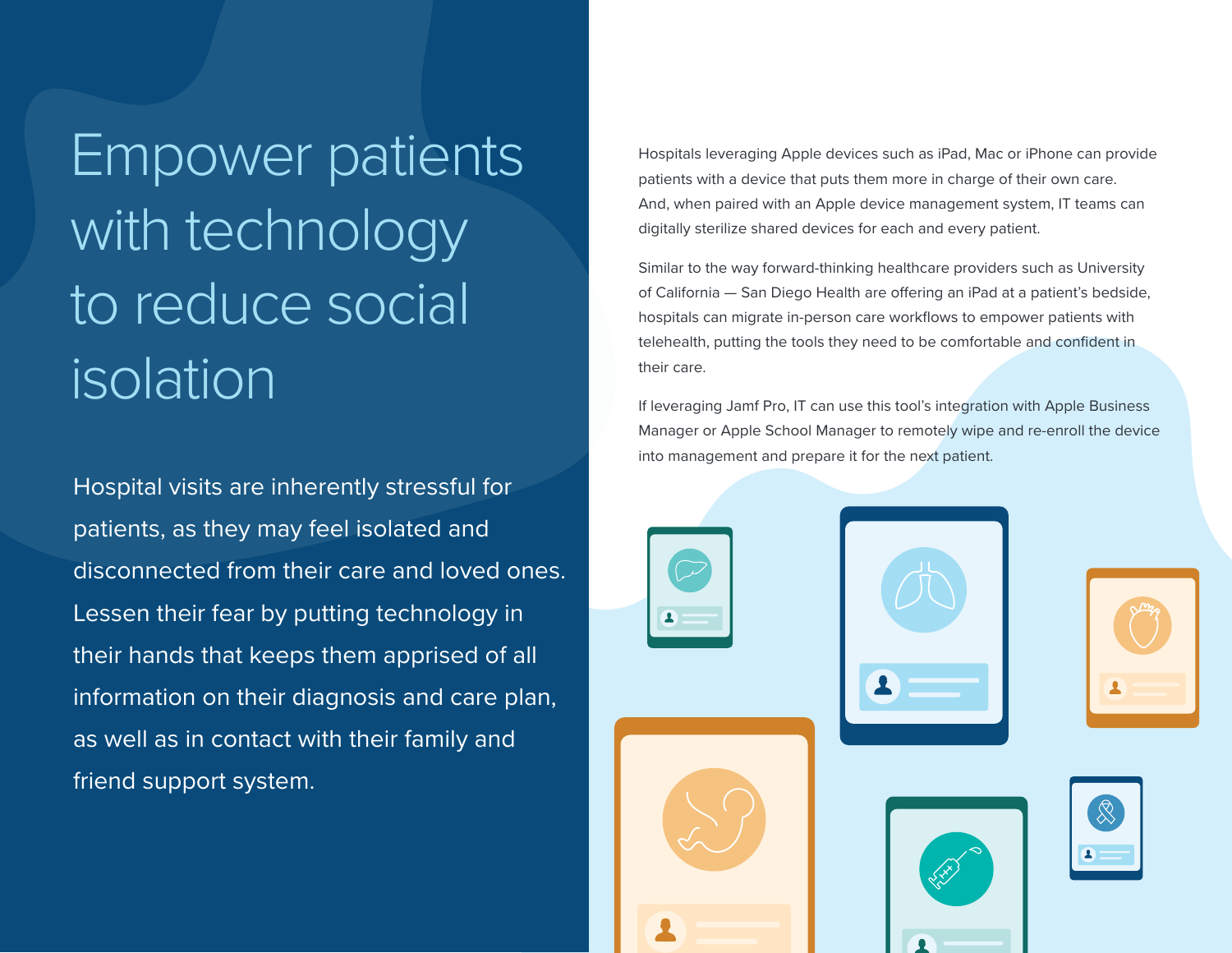#### Empower patients with technology to reduce social isolation

[Jamf Healthcare Listener](https://marketplace.jamf.com/details/jamf-healthcare-listener/) — an electronic health record (EMR) integration to Jamf Pro — can automatically erase devices based on a designated trigger from the EMR (e.g., patient discharge), ensuring that the care team and IT don't have manual steps to complete the process.

By wiping each device, all personal information is removed from the device ensuring utmost patient privacy. The next patient receives the device at the setup screen, in the same manner as if they had unboxed a new device and turned on for the first time.

Jamf Pro communicates with Epic, the electronic health record system in place at UC San Diego Health, to coordinate iPad management based on the patient's location in the hospital, ensuring HIPAA privacy is protected at all times.

For the patient, they are able to leverage Epic's MyChart Bedside app to stay engaged and connected during their care.

All IT-approved communication and entertainment apps can be preloaded on the device or made available in Self Service where patients download apps on demand. Apple's FaceTime can be enabled (even while other restrictions in Jamf Pro hide the App Store or Music apps), allowing patients to login or create a new account. Third-party apps like Skype, WhatsApp and similar apps can be deployed, ensuring each patient has access to the platforms they and their family use at home.

Regardless if patients are at home or in isolation at the hospital, they have the resources to stay in touch with their providers and loved ones. And this is all done without requiring a doctor or nurse's visit or needing family to physically enter the patient's room.

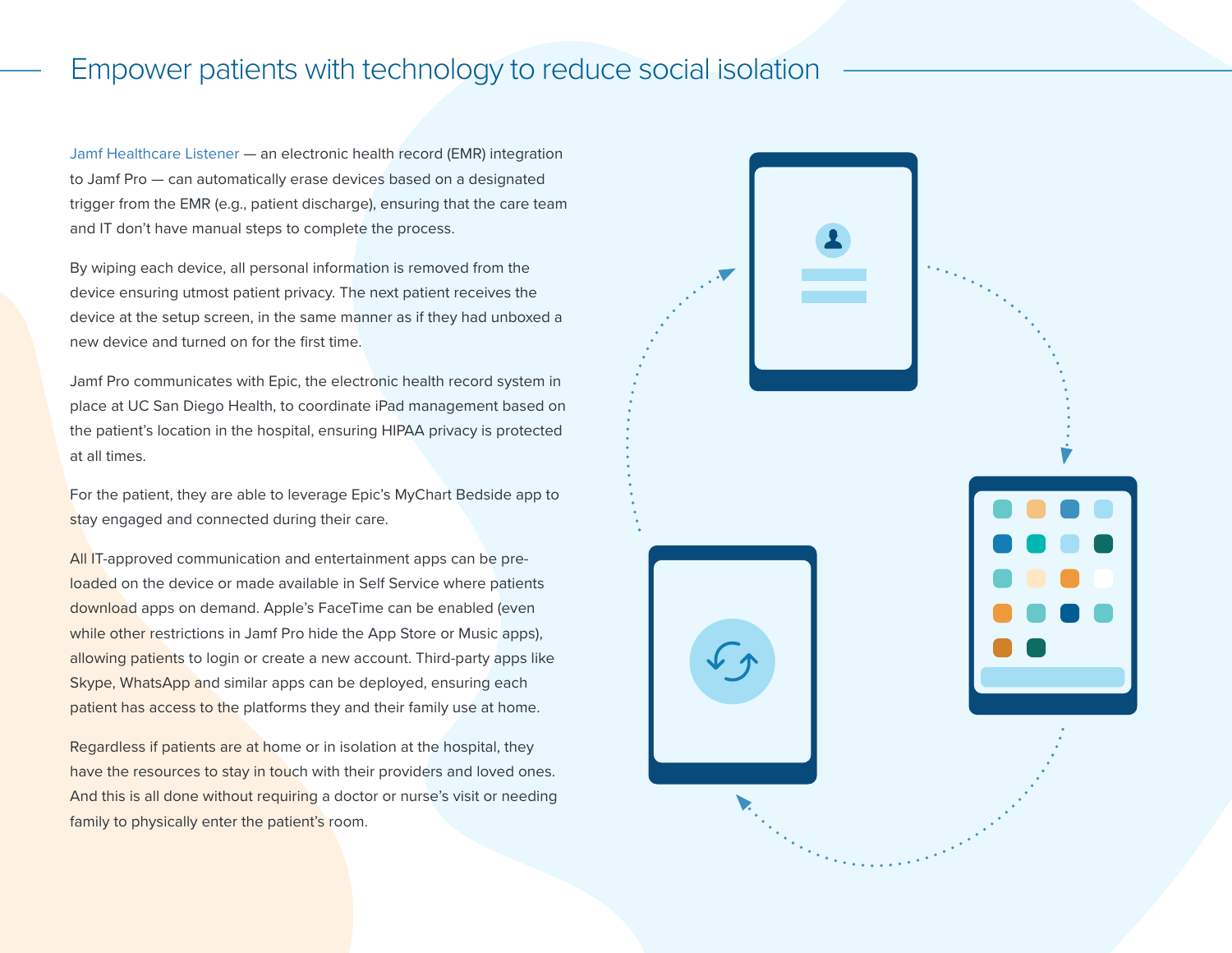### Enable secure, yet private remote monitoring at home

Once patients have been sent home with an iPad, it's time for the at-home telehealth program to begin.

With the [Locus Platform and iPad](https://www.jamf.com/resources/product-documentation/jamf-pro-and-locus-for-healthcare-at-home/), care teams can provide real-time communication from hospitals to patients, increase adherence to discharge instructions and improve communication back to the care team — all while delivering a better patient experience from the comfort of home or a private room.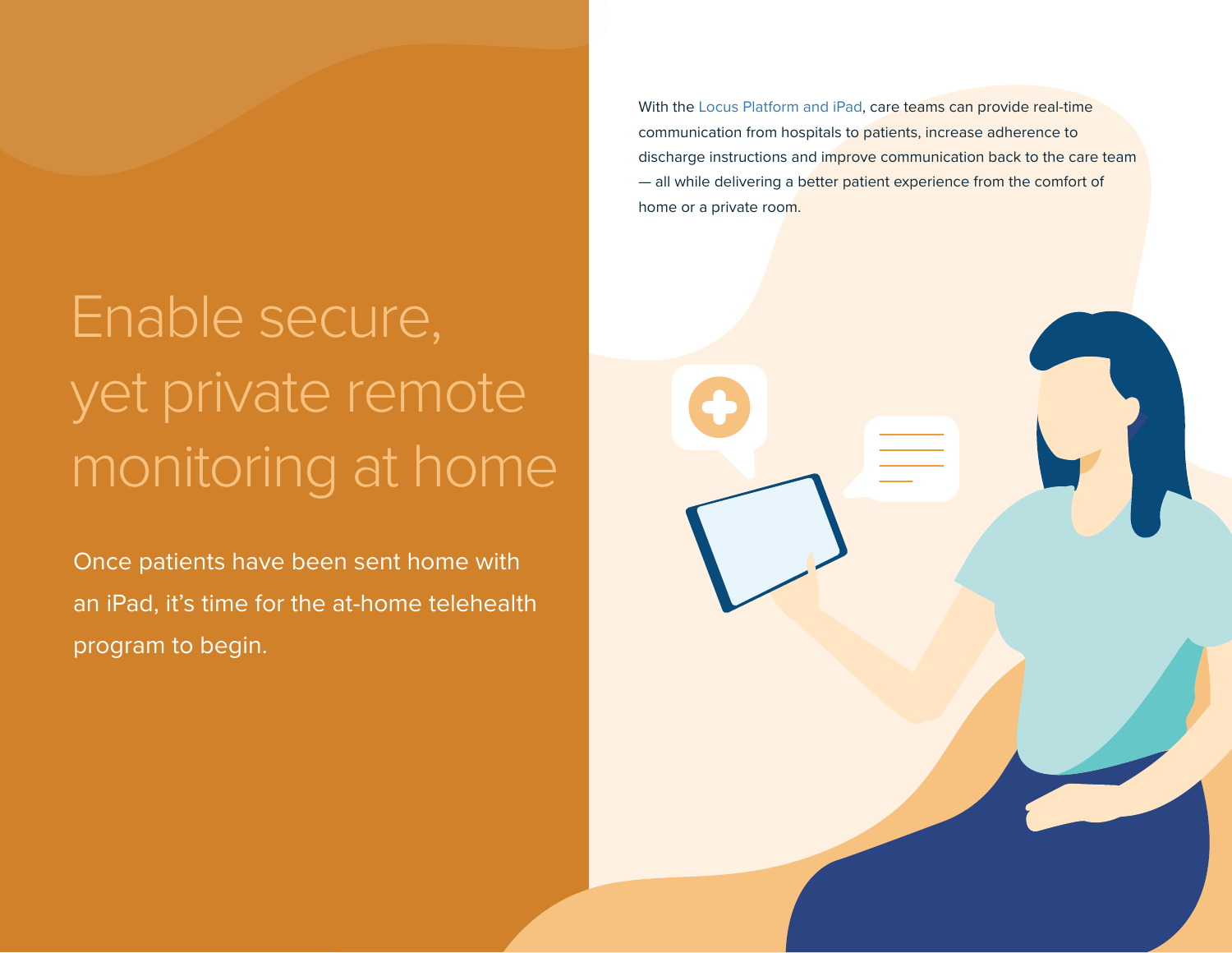### Enable secure, yet private remote monitoring at home

When pairing Jamf Pro iPad management with the Locus Platform, patients and their families stay connected with healthcare providers and systems. They can view and monitor vital health statistics and securely receive education, guidance and care updates from providers.

For clinicians, they are able to receive data entered by patients and their families and use that information to inform care, allowing for greater efficiency by providers and health systems.

### **Benefits for patients and families: Benefits for clinicians:**

- Contact personal care team without being in the same space
- Submit necessary data points in real time
- Share to an array of providers, enabling a network of cohesive care
- See a customized interface with only the tools they need
- View and upload photos and videos, vital signs and more
- Securely share data through an easy-to-use iOS interface

- Dial patients directly from the clinician iPhone app
- Gain a holistic view of a patient no matter where they are located
- Answer questions remotely, eliminating unnecessary visits from healthcare provider
- Make care tips and recommendations
- Confidence their patient has a secure and remotely managed devices that can be easily supported if needed

**"It's amazing to see the reassurance that comes when we can send families home with a solution that allows them to stay engaged from day one." Dr. Jeff Vergales, Pediatric** 

Cardiologist, University of Virginia